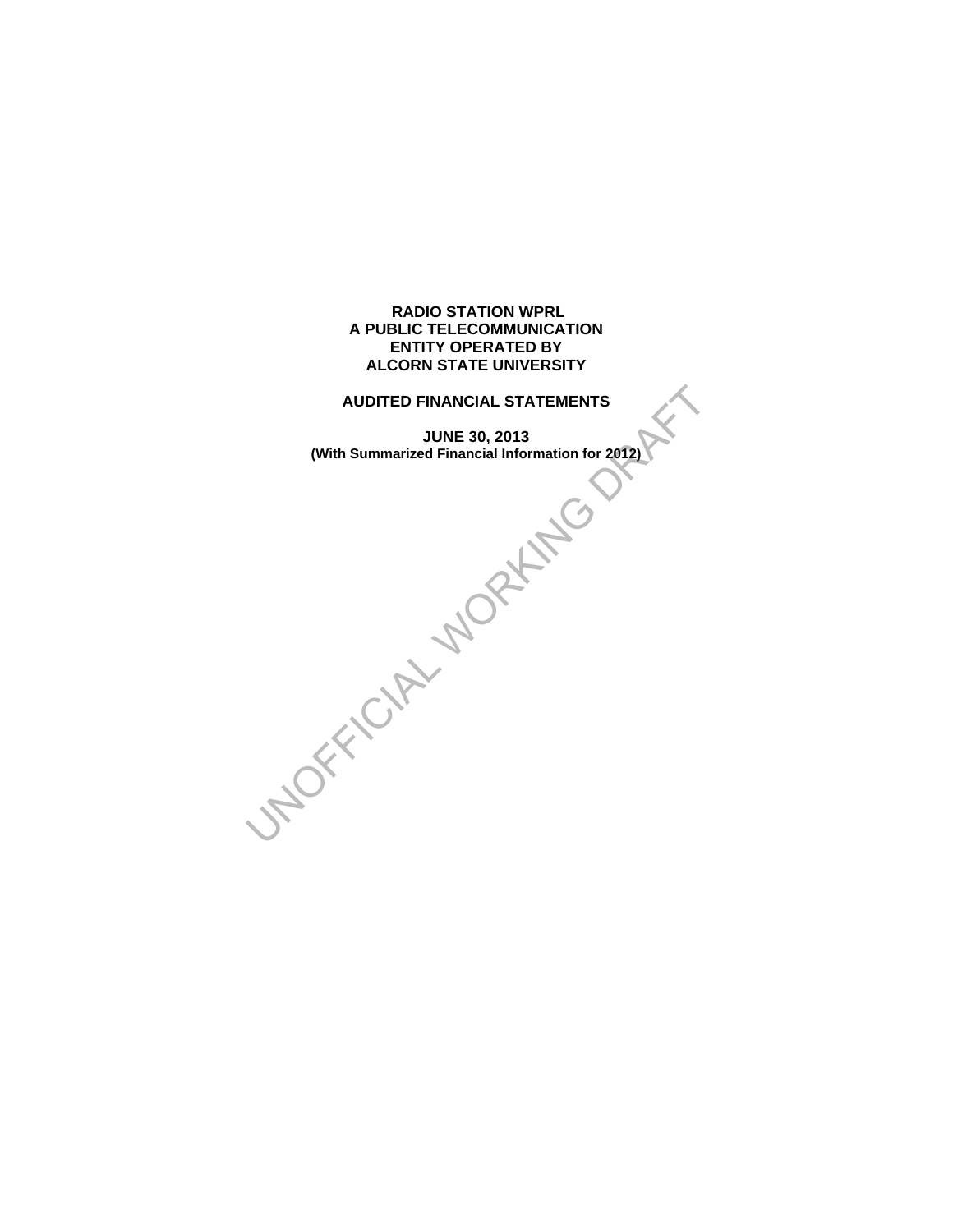# RADIO STATION WPRL June 30, 2013

# TABLE OF CONTENTS

| Management's Discussion and Analysis                      |     | $1 - 2$        |
|-----------------------------------------------------------|-----|----------------|
| Independent Auditor's Report                              |     | $3 - 4$        |
| <b>Statement of Net Assets</b>                            |     | 5              |
| Statement of Revenues, Expenses and Changes in Net Assets |     | 6              |
| <b>Statement of Cash Flows</b>                            | III | $\overline{7}$ |
| Notes to the Financial Statements                         |     | $8 - 12$       |
| SUPPLEMENTARY INFORMATION                                 |     |                |
| Schedule of Functional Expenses                           | A   | 14             |
| <b>Schedule of Grant Expenses</b>                         | B   | 15             |
|                                                           |     |                |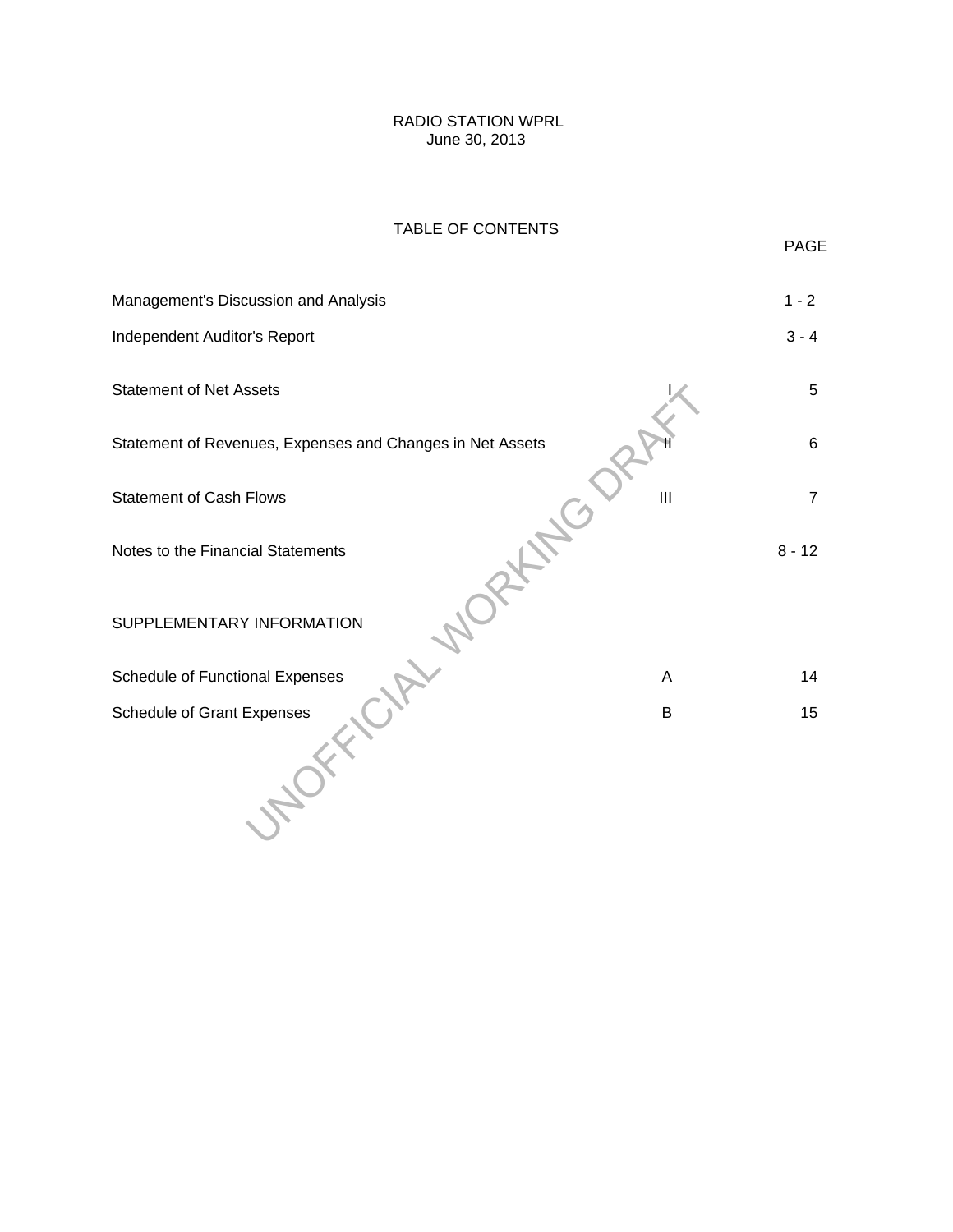#### RADIO STATION WPRL of ALCORN STATE UNIVERSITY Management's Discussion and Analysis For the Years Ended June 30, 2013 and 2012

#### **Overview of the Financial Statements and Financial Analysis**

Alcorn State University presents the financial statements for Radio Station WPRL-FM (the Station) for the fiscal years ended June 30, 2013 and 2012. There are three financial statements presented: the Statement of Net Assets, the Statement of Revenues, Expenses and Changes in Net Assets, and the Statement of Cash Flows.

This discussion and analysis of the Station's financial statements provides an overview of its financial activities for the year.

#### **Statement of Net Assets**

The Statement of Net Assets presents the assets, liabilities, and net assets of the Station as of the end of the fiscal year. The Statement of Net Assets is a point of time financial statement. The purpose of the Statement of Nets Assets is to present to the readers of the financial statements a fiscal snapshot of WPRL-FM. The Statement of Net Assets presents end of year data concerning Assets (current and noncurrent), Liabilities (current and noncurrent), and Net Assets (Assets minus Liabilities).

From the data presented, readers of the Statement of Net Assets are able to determine the assets available to continue the operations of the Station. They are also able to determine how much the Station owes vendors. Finally, the Statement of Net Assets provides a picture of the net assets (assets minus liabilities) and their availability for expenditure by the Station.

Net assets are divided into three major categories. The first category, invested in capital assets, net of related debt, provides the Station's equity in property, plant and equipment. The next asset category is restricted net assets. Expendable restricted net assets are available for expenditures by the Station but must be spent for purposes as determined by the donors and/or external entities that have placed item or purpose restrictions on the use of the assets. The final category is unrestricted net assets. Unrestricted assets are available to the Station for any lawful purpose of the Station. Flows.<br>
Ed analysis of the Station's financial statements provides an overar.<br>
Assets<br>
let Assets presents the assets, liabilities, and net assets of the Statement of Net Assets is a point of time financial statement.<br>
Ass

The total assets of the Station increased by \$13,157 from \$298,729 at June 30, 2012 to \$311,886 at June 30, 2013, . The increase in total assets is primarily due to receipts in grant revenues during the year. Net assets at June 30, 2013 totaled \$50,320 and included \$243 unrestricted net assets and \$50,077 invested in capital assets. Net assets at June 30, 2012 totaled \$54,547 and was invested in capital assets. The decrease in total net assets of \$4,227 is primarily due to depreciation against capital assets.

#### **Statement of Revenues, Expenses and Changes in Net Assets**

Changes in total net assets presented on the Statement of Net Assets are based on the activity presented in the Statement of Revenues, Expenses, and Changes in Net Assets. The purpose of the statement is to present the revenues received by the Station, both operating and nonoperating, and the expenses paid by the Station, operating and nonoperating, and any other revenues, expenses, gains and losses received or spent by the Station.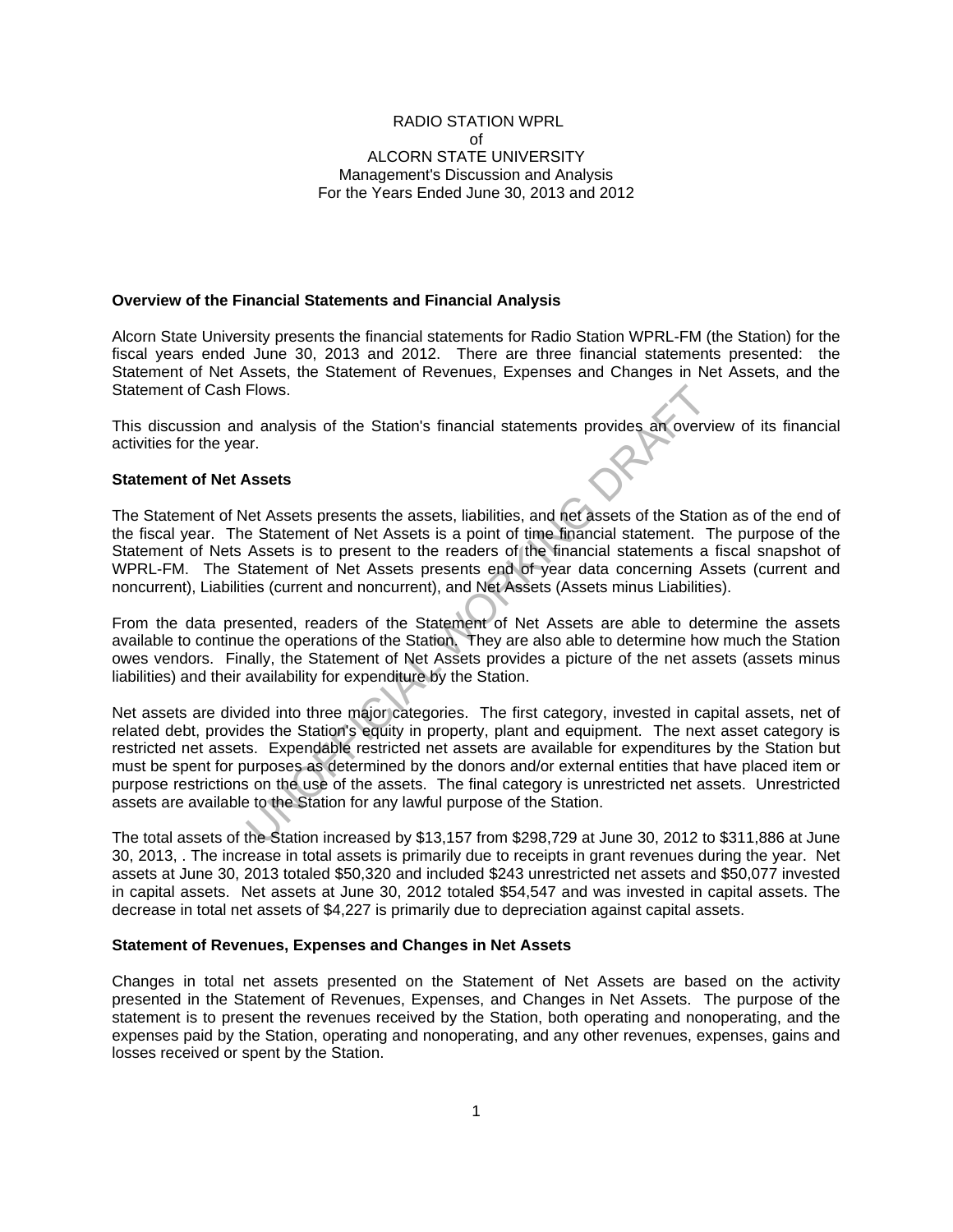#### RADIO STATION WPRL of ALCORN STATE UNIVERSITY Management's Discussion and Analysis For the Years Ended June 30, 2013 and 2012

Total operating revenues for the year ended June 30, 2013 were \$182,335, a decrease of \$(41,014) from operating revenues of \$223,349 for the year ended June 30, 2012, mainly due to decreases in Public Broadcasting grants. Operating expenses decreased \$(53,911) due to decreases in Public Broadcasting funding. WPRL experienced a net operating loss in FY 2013 and FY 2012 of \$159,050 and \$171,947 respectfully. The Station had a decrease in net assets of \$4,227 and \$14,089 in FY 2013 and FY 2012 respectfully.

#### **Statement of Cash Flows**

The Statement of Cash Flows presents detailed information about the cash activity of the Station during the year. The statement is divided into three parts. The first part deals with operating cash flows and shows the net cash used by the operating activities of the Station. The second section deals with cash flows from capital and related financing activities. The third section reconciles the net cash used to the operating income or loss reflected on the Statement of Revenues, Expenses, and Changes in Net Assets. The cash of the Station increased \$16,100 from \$237,392 at June 30, 2012 to \$253,492 at June 30, 2013.

#### **Economic Outlook**

WPRL-FM is not aware of any currently known facts, decisions, or conditions that are expected to have a significant impact on the financial position or results of operations during this fiscal year beyond those unknown variations having a global effect on virtually all types of business operations.

**NOFFICIAL WORKING**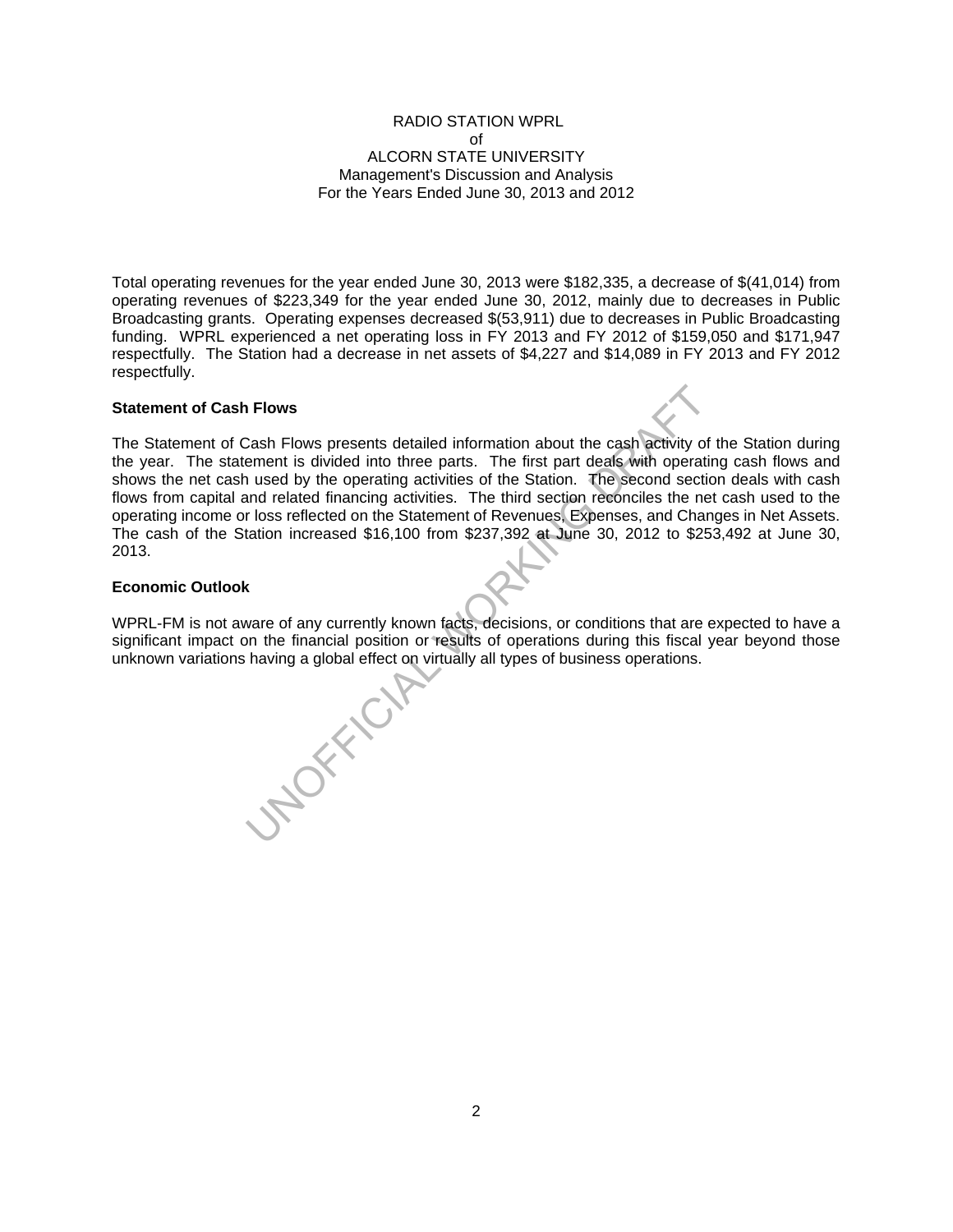#### INDEPENDENT AUDITOR'S REPORT

To Alcorn State University WPRL Radio Station Lorman, Mississippi

We have audited the accompanying statement of net assets of WPRL, (a public non-commercial educational FM radio station operated by Alcorn State University) as of June 30, 2013, and the related statements of revenues, expenses, and changes in net assets and cash flows for the years then ended. These financial statements are the responsibility of the Organization's management. Our responsibility is to express an opinion on these financial statements based on our audits. The prior year summarized comparative information has been derived from the Organization's 2012 financial statements and, in our report dated December 13, 2012, we expressed an unqualified opinion on those financial statements.

We conducted our audit in accordance with auditing standards generally accepted in the United States of America and the standards applicable to financial audits contained in Government Auditing Standards, issued by the Comptroller General of the United States. Those standards require that we plan and perform the audit to obtain reasonable assurance about whether the financial statements are free of material misstatement. An audit includes examining, on a test basis, evidence supporting the amounts and disclosures in the financial statements. An audit also includes assessing the accounting principles used and significant estimates made by management, as well as evaluating the overall financial statement presentation. We believe that our audit provide a reasonable basis for our opinion.

In our opinion, the financial statements referred to above present fairly, in all material respects, the net assets of WPRL, as of June 30, 2013, and the changes in its net assets and its cash flows for the year then ended in conformity with accounting principles generally accepted in the United States of America.

In accordance with Government Auditing Standards, we have also issued our report dated January 3, 2014, on our consideration of WPRL's internal control over financial reporting and on our tests of its compliance with certain provisions of laws, regulations, contracts, and grant agreements and other matters. The purpose of that report is to describe the scope of our testing of internal control over financial reporting and compliance and the results of that testing, and not to provide an opinion on internal control over financial reporting or on compliance. That report is an integral part of an audit performed in accordance with Government Auditing Standards and should be considered in assessing the results of our audit. non on these intantial statements based on our autous. The prioridical station has been derived from the Organization's 2012 financial statior 13, 2012, we expressed an unqualified opinion on those finance and the 13, 2012

Accounting principles generally accepted in the United States of America require that the management's discussion and analysis on pages 1 through 2 be presented to supplement the basic financial statements. Such information, although not a part of the basic financial statements, is required by the Governmental Accounting Standards Board, who considers it to be an essential part of financial reporting for placing the basic financial statements in an appropriate operational, economic, or historical context. We have applied certain limited procedures to the required supplemental information in accordance with auditing standards generally accepted in the United States of America, which consisted of inquiries of management about the methods of preparing the information and comparing the information for consistency with management's responses to our inquiries, the basic financial statements, and other knowledge we obtained during our audit of the basic financial statements. We do not express an opinion or provide any assurance on the information because the limited procedures do not provide us with sufficient evidence to express an opinion or provide any assurance.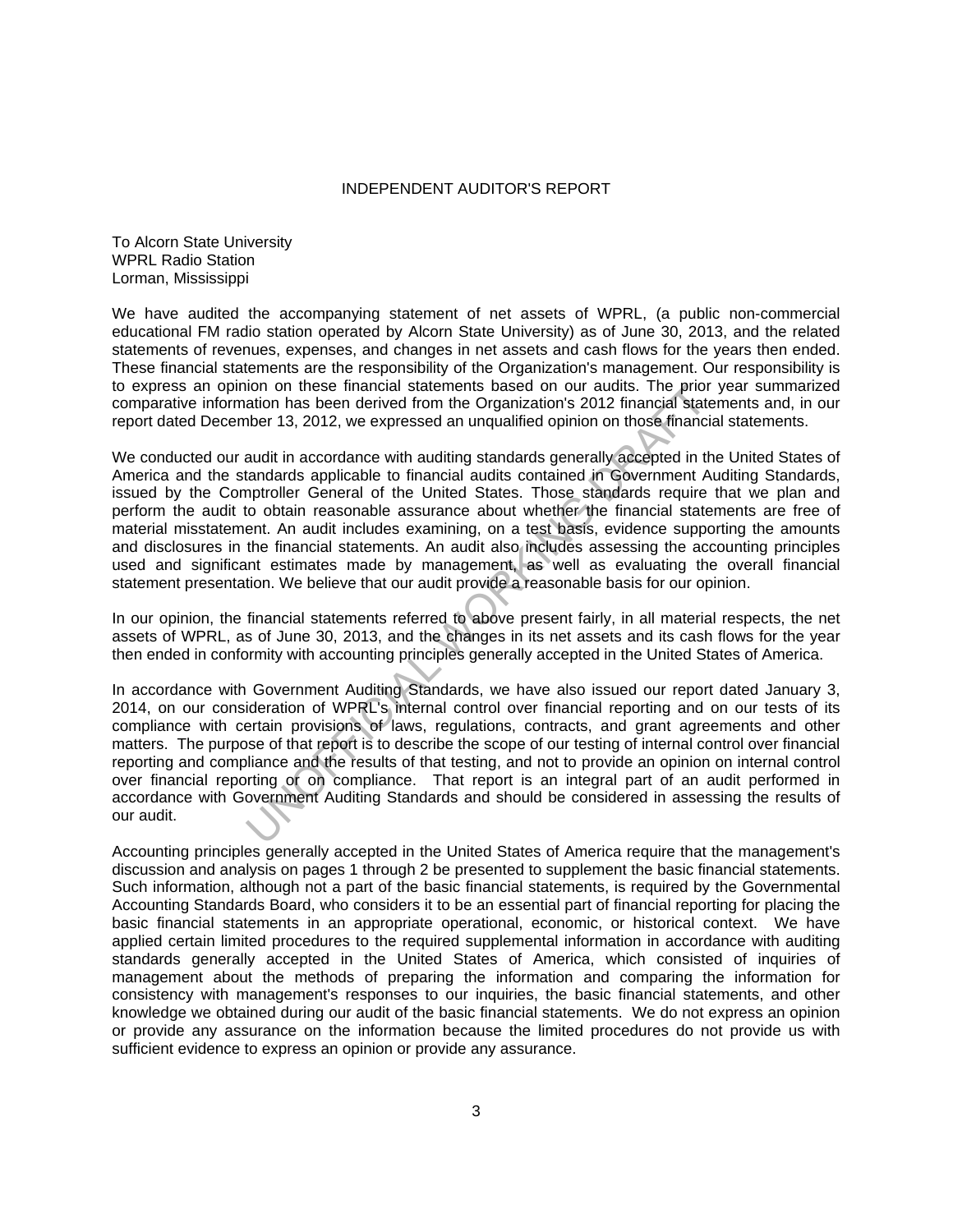Our audit was conducted for the purpose of forming an opinion on the financial statements of WPRL, taken as a whole. The schedules on pages 14 through 15 are presented for purposes of additional analysis and are not a required part of the financial statements. Such information is the responsibility of management and was derived from and relates directly to the underlying accounting and other records used to prepare the financial statements. The information has been subjected to the auditing procedures applied in the audit of the financial statements and certain additional procedures, including comparing and reconciling such information directly to the underlying accounting and other records used to prepare the financial statements or to the financial statements themselves, and other additional procedures in accordance with auditing standards generally accepted in the United States of America. In our opinion, the information is fairly stated in all material respects in relation to the financial statements as a whole

Ridgeland, Mississippi January 3, 2014

UNOFFICIAL WORKING DRAFT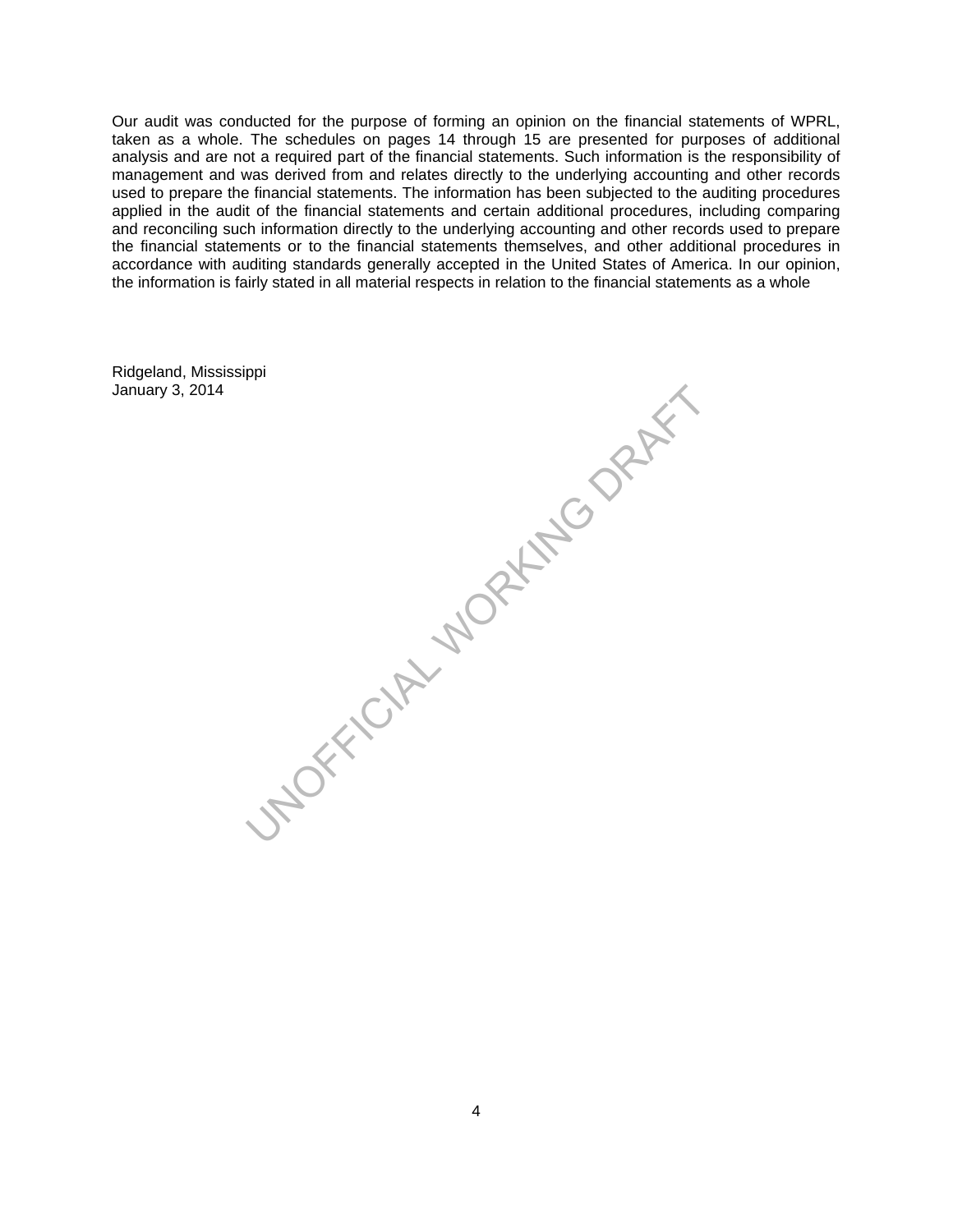## RADIO STATION WPRL of ALCORN STATE UNIVERSITY Statement of Net Assets June 30, 2013 (With Summarized Financial Information for 2012)

| Assets                                                                                                                     | 2013                 | 2012                |
|----------------------------------------------------------------------------------------------------------------------------|----------------------|---------------------|
| <b>Current Assets:</b><br>Cash and cash equivalents<br>Beneficial interest in assets held by ASU Development<br>Foundation | \$<br>253,492<br>240 | \$<br>237,392       |
| Due from University                                                                                                        | 8,077                | 5,945               |
| <b>Total Current Assets</b>                                                                                                | 261,809              | 243,337             |
| <b>Fixed Assets:</b>                                                                                                       |                      |                     |
| Furniture and equipment                                                                                                    | 130,336<br>(80, 259) | 130,336             |
| Less: accumulated depreciation<br><b>Net Fixed Assets</b>                                                                  | 50,077               | (74, 944)<br>55,392 |
| <b>Total Assets</b>                                                                                                        | 311,886              | 298,729             |
| <b>Liabilities and Net Assets</b>                                                                                          |                      |                     |
| <b>Current Liabilities:</b><br>Due to University                                                                           | \$<br>8,625          | \$<br>25,767        |
| Refundable advances                                                                                                        | 252,941              | 218,415             |
| <b>Total Current Liabilities</b>                                                                                           | 261,566              | 244,182             |
| <b>Total liabilities</b>                                                                                                   | 261,566              | 244,182             |
|                                                                                                                            |                      |                     |
| <b>Net Assets</b>                                                                                                          |                      |                     |
| <b>Invested in Capital Assets</b><br>Unrestricted                                                                          | 50,077<br>243        | 55,392<br>(845)     |
| <b>Total Net Assets</b>                                                                                                    | 50,320               | 54,547              |
| <b>Total Liabilities and Net Assets</b>                                                                                    | \$<br>311,886        | 298,729             |

The Accompanying Notes are an integral part of these Financial Statements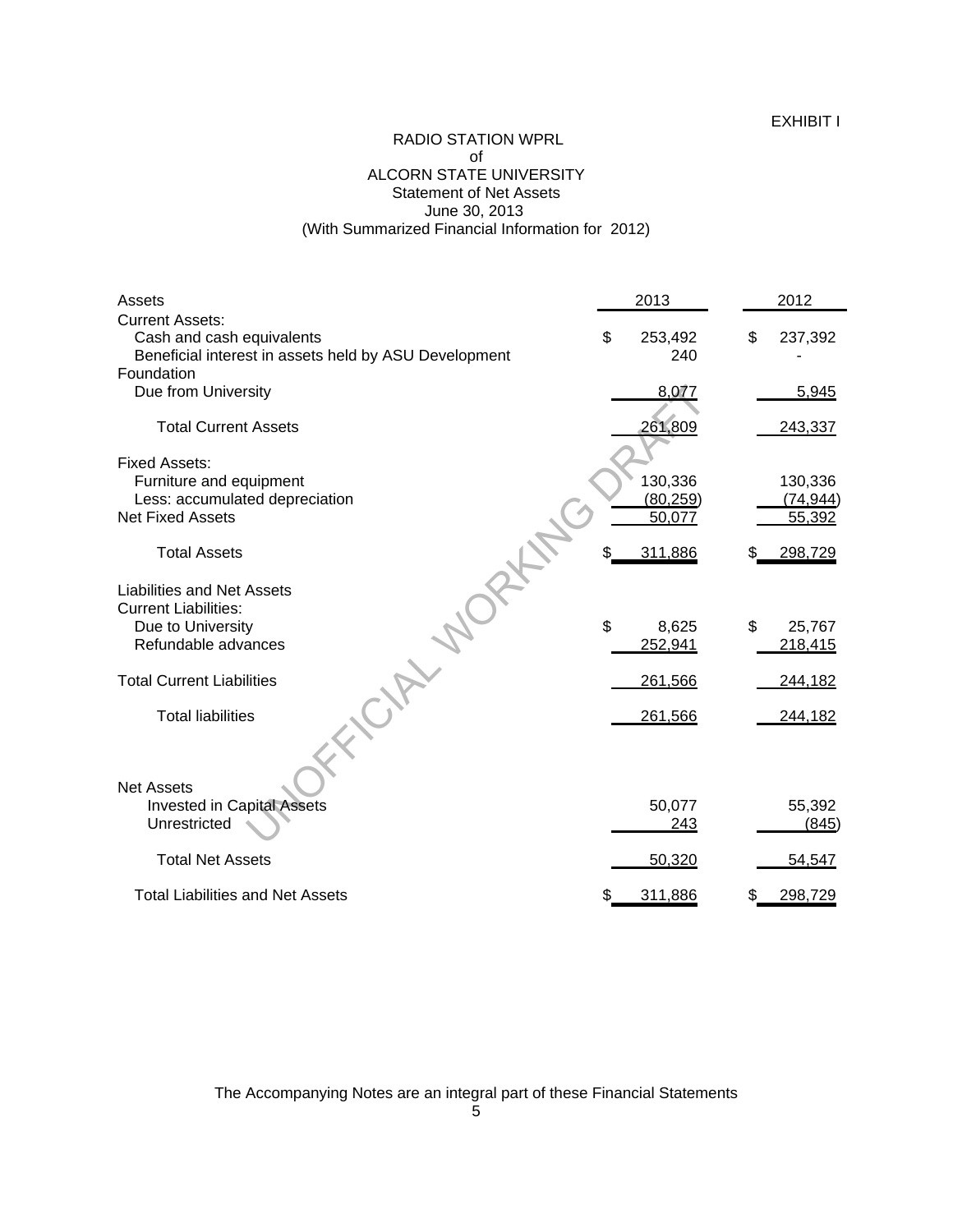## RADIO STATION WPRL of ALCORN STATE UNIVERSITY Statement of Revenues, Expenses, and Changes in Net Assets For the Year Ended June 30, 2013 (With Summarized Financial Information for 2012)

| <b>OPERATING REVENUES:</b>                                                                              | Unrestricted                              | Capital<br>Assets |          | 2013                                      | 2012                           |
|---------------------------------------------------------------------------------------------------------|-------------------------------------------|-------------------|----------|-------------------------------------------|--------------------------------|
| <b>CPB Community Service Grants</b><br>Indirect administrative support<br>Other income<br>Contributions | \$<br>124,909<br>54,207<br>2,132<br>1,087 |                   |          | \$<br>124,909<br>54,207<br>2,132<br>1,087 | \$<br>170,891<br>51,662<br>796 |
| TOTAL OPERATING REVENUES                                                                                | 182,335                                   |                   |          | 182,335                                   | 223,349                        |
| <b>OPERATING EXPENSES:</b><br>Program Services:                                                         |                                           |                   |          |                                           |                                |
| Local Programming & production<br><b>Broadcasting</b>                                                   | 163,494<br>77,563<br>241,057              |                   |          | 163,494<br>77,563<br>241,057              | 195,124<br>93,799<br>288,923   |
| <b>Supporting Services:</b><br>Management & General                                                     | 95,013                                    |                   | 5,315    | 100,328                                   | 106,373                        |
| <b>TOTAL OPERATING EXPENSES</b>                                                                         | 336,070                                   |                   | 5,315    | 341,385                                   | 395,296                        |
| OPERATING INCOME (LOSS)                                                                                 | (153, 735)                                |                   | (5, 315) | (159,050)                                 | (171, 947)                     |
| <b>NONOPERATING REVENUES:</b><br>University Appropriation                                               | 154,823                                   |                   |          | 154,823                                   | 157,858                        |
| TOTAL NONOPERATING REVENUES                                                                             | 154,823                                   |                   |          | 154,823                                   | 157,858                        |
| INCREASE (DECREASE) IN NET ASSETS                                                                       | 1,088                                     |                   | (5,315)  | (4,227)                                   | (14,089)                       |
| NET ASSETS, BEGINNING OF YEAR                                                                           | (845)                                     |                   | 55,392   | 54,547                                    | 68,636                         |
| NET ASSETS, END OF YEAR                                                                                 | 243                                       |                   | 50,077   | 50,320                                    | 54,547                         |

The Accompanying Notes are an integral part of these Financial Statements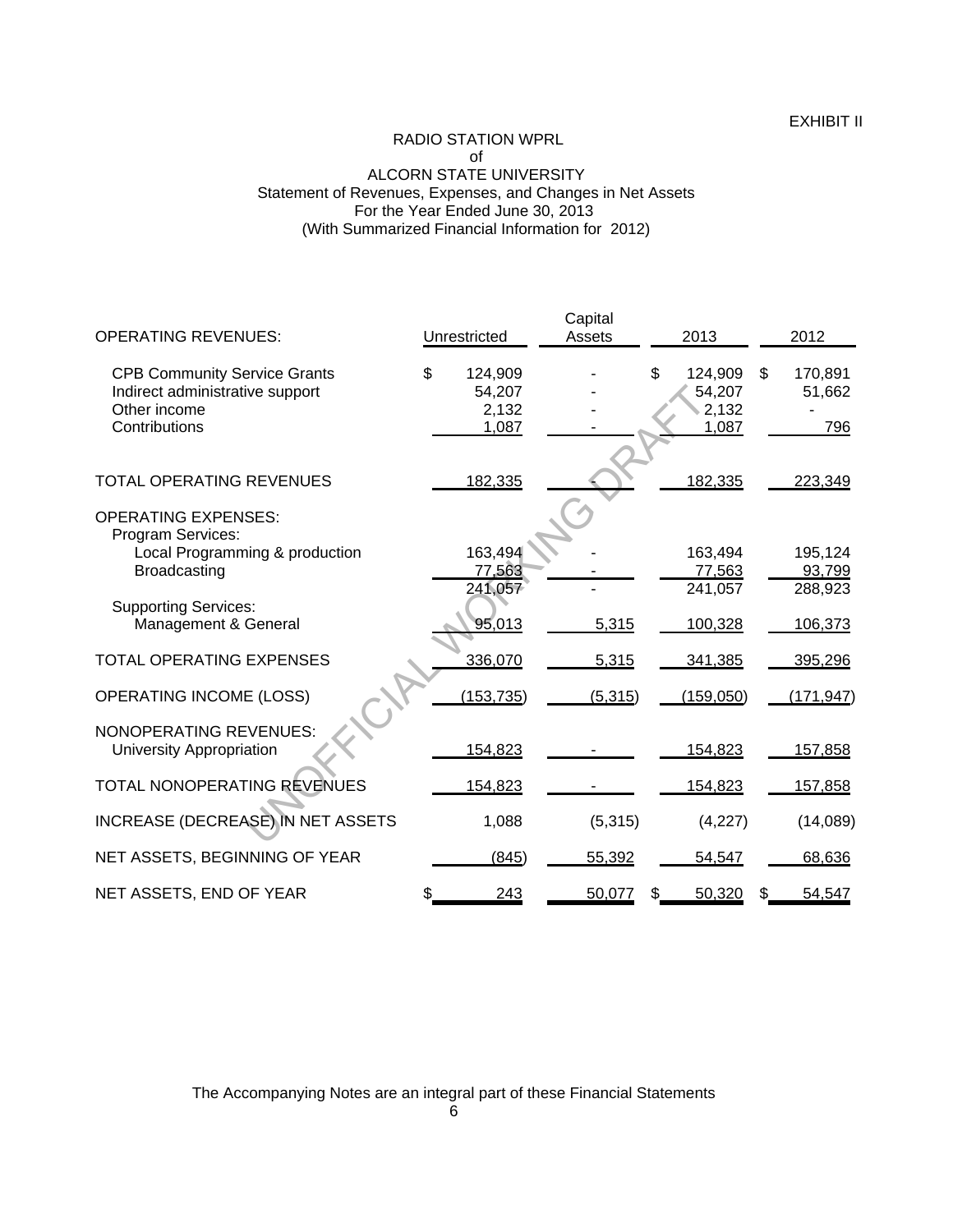## RADIO STATION WPRL of ALCORN STATE UNIVERSITY Statement of Cash Flows For the Year Ended June 30, 2013 (With Summarized Financial Information for 2012)

|                                                                                                    |     | 2013       | 2012             |
|----------------------------------------------------------------------------------------------------|-----|------------|------------------|
| CASH FLOWS FROM OPERATING ACTIVITIES<br>Cash received from contributions, grants, underwriting and |     |            |                  |
| miscellaneous receipts                                                                             | \$  | 160,520    | \$<br>205,164    |
| Cash paid to vendors and suppliers                                                                 |     | (99,084)   | (136, 798)       |
| Cash paid to employees                                                                             |     | (200, 161) | (220, 455)       |
| NET CASH PROVIDED BY (USED IN) OPERATING ACTIVITIES                                                |     | (138, 725) | (152,089)        |
| CASH FLOWS FROM NONCAPITAL FINANCING AND OTHER<br><b>ACTIVITIES</b>                                |     |            |                  |
| Allocations from the University                                                                    |     | 154,823    | 157,858          |
| NET CASH PROVIDED BY (USED IN) NONCAPITAL FINANCING                                                |     |            |                  |
| AND OTHER ACTIVITIES                                                                               |     | 154,823    | 157,858          |
| INCREASE (DECREASE) IN CASH                                                                        |     | 16,098     | 5,769            |
| CASH, beginning of year                                                                            |     | 237,394    | 231,625          |
| CASH, end of year                                                                                  |     | 253,492    | 237,394          |
| RECONCILIATION OF NET OPERATING REVENUES (EXPENSES)                                                |     |            |                  |
| NET CASH PROVIDED (USED) BY OPERATING ACTIVITIES:                                                  |     |            |                  |
| Operating Income (Loss)                                                                            | \$  | (159,050)  | \$<br>(171, 947) |
| Adjustments to Reconcile Net Income to Net Cash Provided (Used)                                    |     |            |                  |
| by Operating Activities:<br><b>Depreciation Expense</b>                                            |     |            |                  |
| Change in Assets and Liabilities:                                                                  |     | 5,315      | 11,125           |
| Beneficial interest in assets held by ASU Dev Fdtn                                                 |     | (1,087)    | 2,966            |
| Other receivable                                                                                   |     | (2, 135)   | (5,020)          |
| Accounts payable                                                                                   |     | (16, 294)  | (24, 741)        |
| Refundable advances                                                                                |     | 34,526     | 35,528           |
| NET CASH PROVIDED (USED) BY OPERATING ACTIVITIES                                                   | \$. | (138, 725) | (152,089)        |

The Accompanying Notes are an integral part of these Financial Statements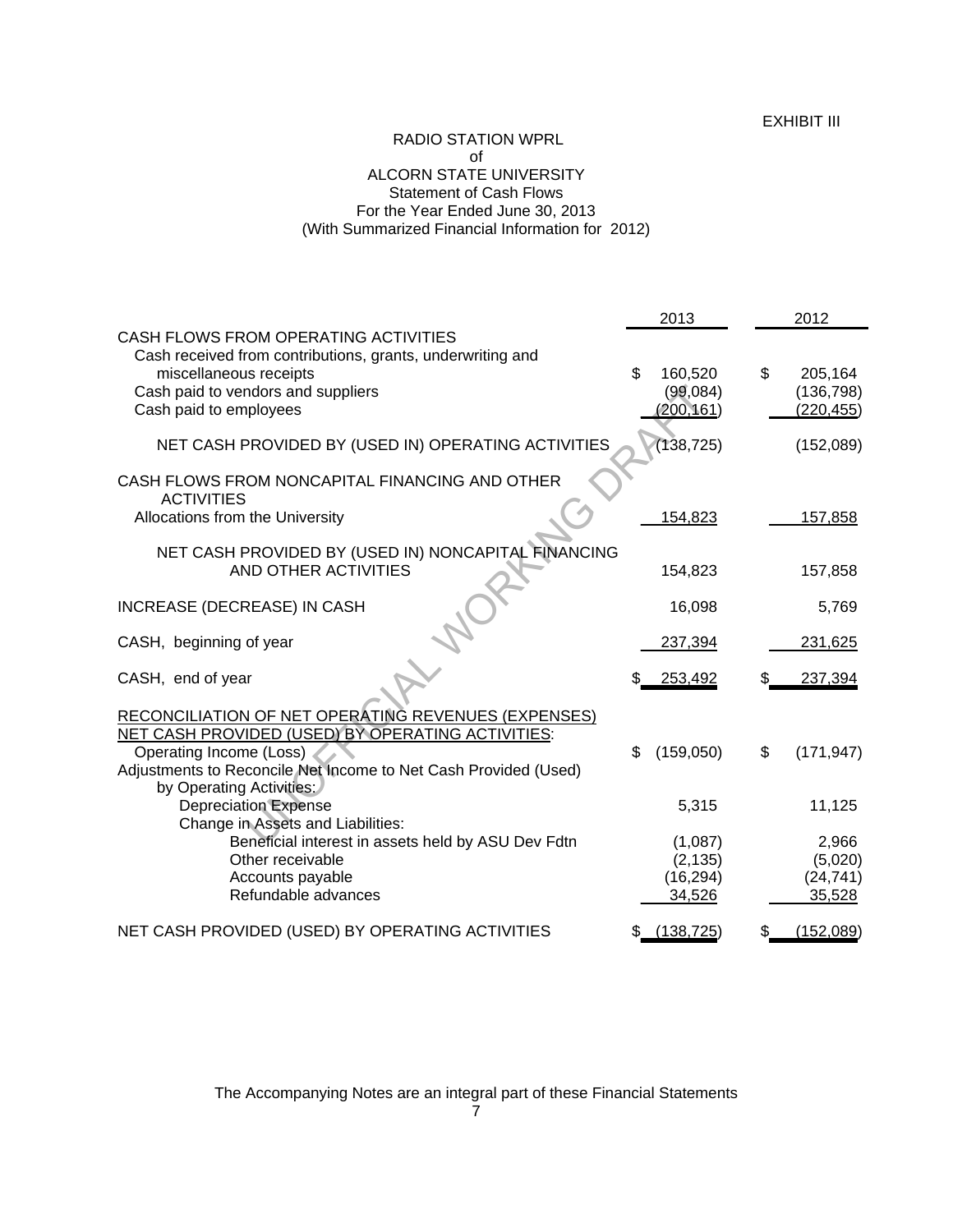### NOTE 1 - ORGANIZATION'S HISTORY AND OPERATING STRUCTURE

The Alcorn State University Radio Station (WPRL is a public, non-commercial, educational FM radio station). The station began full-time operations in October 1987. WPRL is owned by the Board of Trustees, Institutions of Higher Learning of Mississippi.

NOTE 2 - SUMMARY OF SIGNIFICANT ACCOUNTING POLICIES

- A. Basis of Accounting The financial statements of Alcorn State University Radio Station (WPRL), are presented on the accrual basis of accounting. The financial statements have been prepared in accordance with the regulations of the Corporation for Public Broadcasting (CPB) and the Governmental Accounting Standards Board (GASB).
- B. Financial Statement Presentation The Organization is required to report information regarding its financial position and activities according to three classes of net assets: unrestricted net assets temporarily restricted net assets, and permanently restricted net assets.
- C. Cash and Cash Equivalents For purposes of the statement of cash flows, cash equivalents include time deposits, certificates of deposit, and all highly liquid debt instruments with original maturities of three months or less that are not restricted for specific purposes.
- D. Donated Property and Equipment Donations of property and equipment are recorded as support at their estimated fair value at the date of donation. Such donations are reported as unrestricted support unless the donor has restricted the donated asset to a specific purpose. Assets donated with explicit restrictions regarding their use and contributions of cash that must be used to acquire property and equipment are reported as restricted support. Absent donor stipulations regarding how long those donated assets must be maintained, the Organization reports expirations of donor restrictions when the donated or acquired assets are placed in service as instructed by the donor. The Organization reclassifies temporarily restricted net assets to unrestricted net assets at that time. RY OF SIGNIFICANT ACCOUNTING POLICIES<br>
<u>counting</u> - The financial statements of Alcorn State University Raced on the accrual basis of accounting. The financial statements have<br>
net with the regulations of the Corporation f
- E. Donated Services Donated services are recognized as contributions if they create or enhance nonfinancial assets or require specialized skills, are performed by people with those skills, and would otherwise be purchased by the Organization.
- F. Expense Allocation The cost of providing various programs and other activities have been summarized on a functional basis in the Statement of Activities and in the Statement of Functional Expenses. Accordingly, certain costs have been allocated among the programs and supporting services benefited.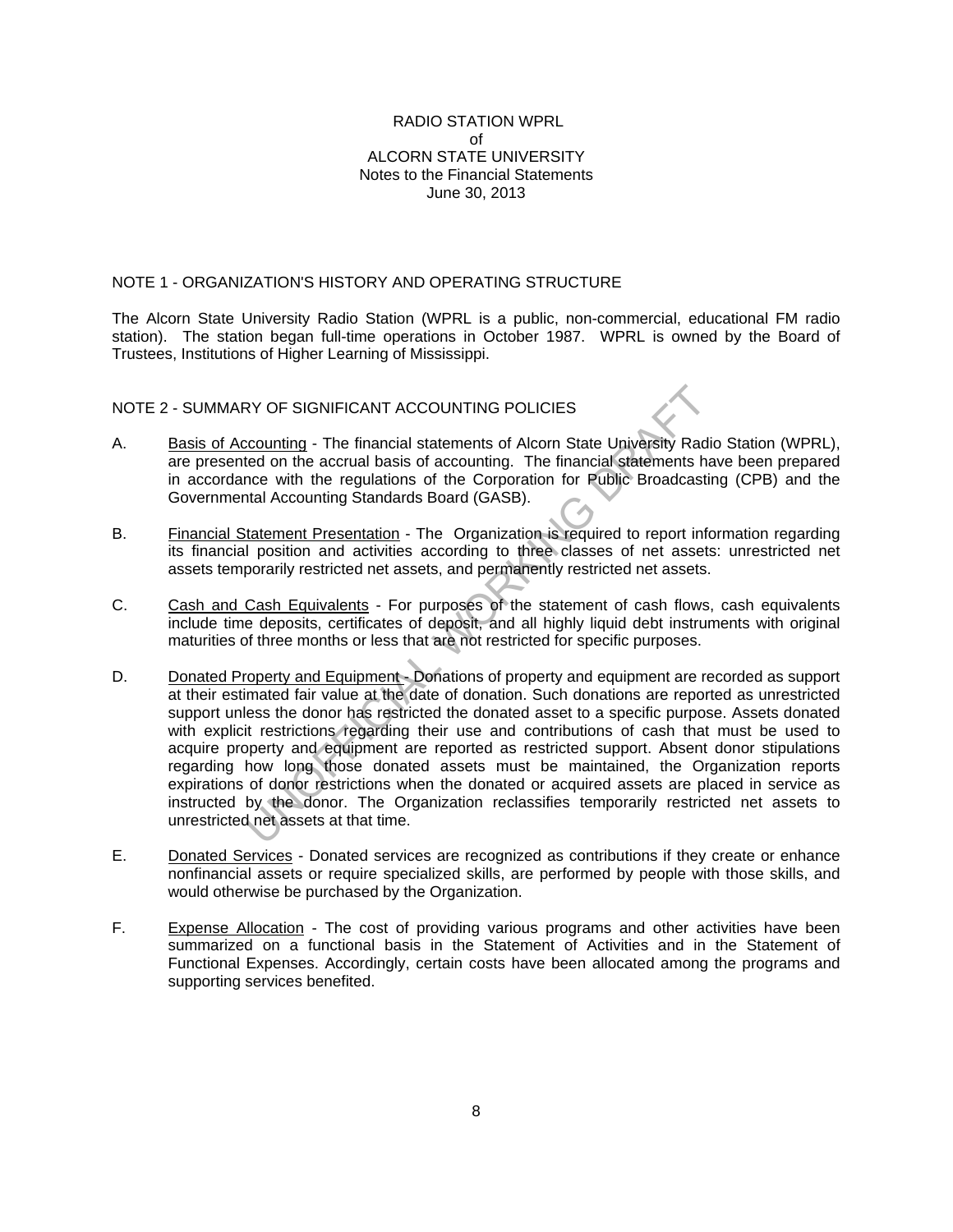#### NOTE 2 - SUMMARY OF SIGNIFICANT ACCOUNTING POLICIES (Continued)

- G. Fund Accounting The accounts of the Organization are maintained in accordance with the principles of fund accounting. Under fund accounting, resources for various purposes are classified for accounting and reporting purposes into funds established according to their nature and purpose. Separate accounts are maintained for each fund; however, in the accompanying financial statements, funds that have similar characteristics have been combined into fund groups.
- H. Property and Equipment Property and equipment are carried at cost or, if donated, at the approximate fair value at the date of donation. Acquisitions in excess of \$5000 are capitalized. Property, furniture, equipment and buildings are depreciated over their useful lives ranging from 5 to 40 years.

Acquisition of non-expendable property are treated as expenditures of the program in the period the costs are incurred, and assets values are reported in the fixed assets account group. Property acquired is considered owned by the Organization while used in the program for which it was purchased or in future authorized programs. However, the Federal Government has a reversionary interest in property purchased or acquired with federal funds; its disposition as well as the ownership of any proceeds therefrom is subjected to the regulations of the funding source.

- I. Restricted and Unrestricted Revenue and Support Support that is restricted by the donor is reported as an increase in unrestricted net assets if the restriction expires in the reporting period in which the support is recognized. All other donor-restricted support is reported as an increase in temporarily or permanently restricted net assets, depending on the nature of the restriction. When a restriction expires (that is, when a stipulated time restriction ends or purpose restriction is accomplished), temporarily restricted net assets are reclassified to unrestricted net assets and reported in the Statement of Activities as net assets released from restrictions. Federal grant awards are classified as refundable advances until expended for the purposes of the grants since they are conditional promises to give. ie. Separate accounts are maintained for each fund; however, in<br>atements, funds that have similar characteristics have been c<br>fait value at the date of donation. Acquisitions in excess of \$5G<br>in firstice, equipment and bui
- J. Estimates The preparation of financial statements in conformity with generally accepted accounting principles requires management to make estimates and assumptions that affect certain reported amounts and disclosures. Accordingly, actual results could differ from those estimates.
- K. Station License The operating license for WPRL was granted in October 1987 at no cost to the University; therefore, no purchase amount is being amortized and no amortization expense is included in the financial statements.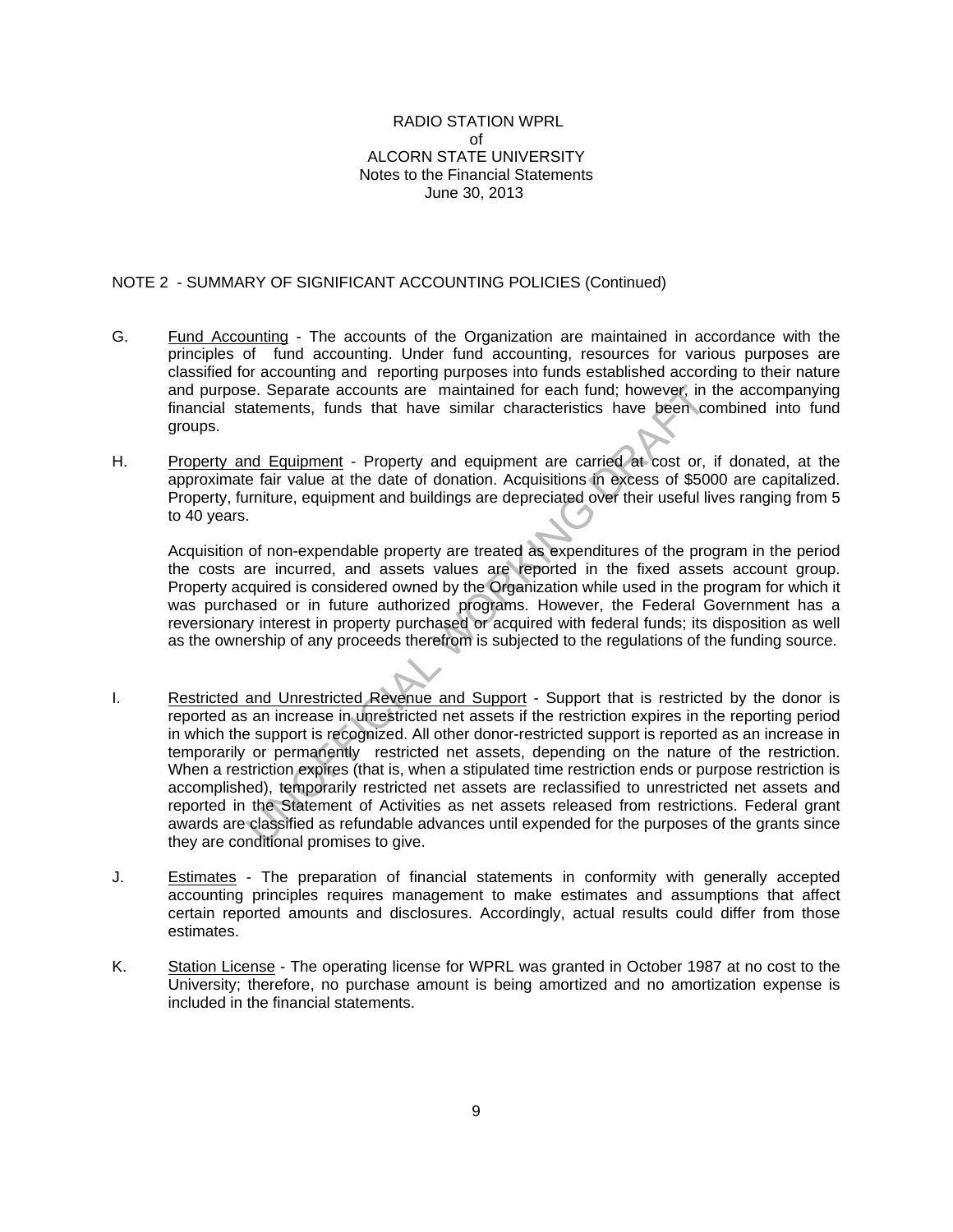#### NOTE 3 - FINANCIAL INSTRUMENTS

The following methods and assumptions were used by WPRL in estimating its fair value disclosures for financial instruments:

Cash and cash equivalents: the carrying amounts reported in the statement of financial position approximate fair values because of the short maturities of those instruments.

The estimated fair values of WPRL's financial instruments, none of which are held for trading purposes, are as follows:

Financial assets: The Carrying Amount Fair Value Cash and cash equivalents  $$253,492$   $$253,492$ 

## NOTE 4 - PROPERTY AND EQUIPMENT

At June 30, 2013, property and equipment consisted of the following:

Furniture and Equipment

|               | Less:               |        |  |
|---------------|---------------------|--------|--|
| Cost          | Accum. Depreciation | Net    |  |
| \$<br>130,336 | (80, 259)           | 50.077 |  |

# NOTE 5 - COMPARATIVE FINANCIAL STATEMENT INFORMATION

The financial statements include certain prior-year summarized information in total but not by net asset class. Prior-year information is not provided for the notes to the financial statements. Such information does not include sufficient detail to constitute a presentation in conformity with generally accepted accounting principles. Accordingly, such information should be read in conjunction with the Organization's financial statements for the year ended June 30, 2012, from which the summarized information was derived. Values of WPRL's financial instruments, none of which are held to<br>ssets:<br>Sesets:<br>University of the policinal instruments of the following:<br>Sessing Amount<br>TTY AND EQUIPMENT<br>roperty and equipment consisted of the following:<br>

#### NOTE 6 - FUNDING RECEIVED FROM CORPORATION FOR PUBLIC BROADCASTING COMMUNITY SERVICE GRANTS

During the year, Radio Station WPRL received approximately 37.05% of its revenues from the Corporation for Public Broadcasting (CPB). Below is a description of the Corporation for Public Broadcasting organization and its funding policy.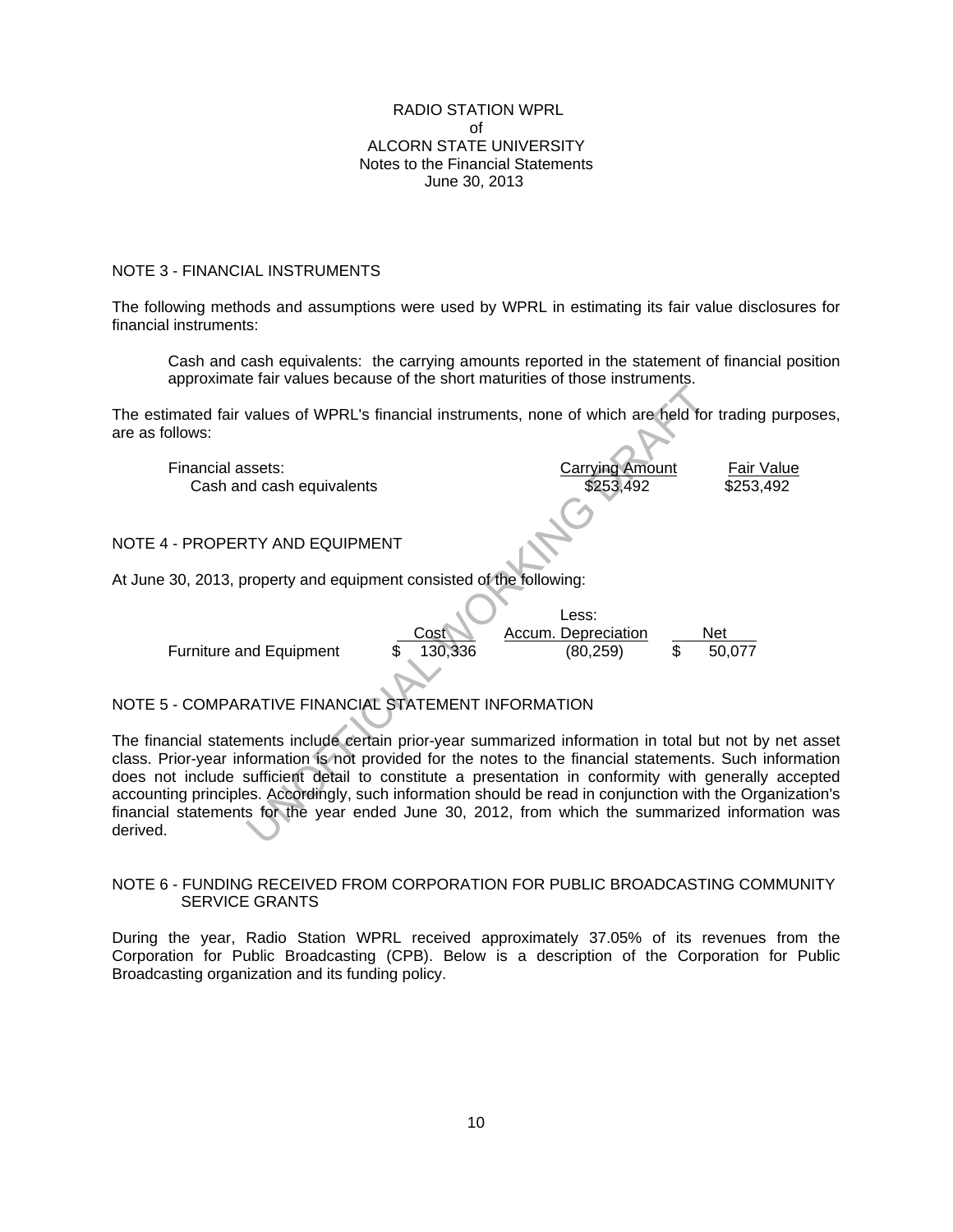## NOTE 6 - FUNDING RECEIVED FROM CORPORATION FOR PUBLIC BROADCASTING COMMUNITY SERVICE GRANTS (Continued)

CPB is a private, nonprofit grant-making organization responsible for funding more than 1,000 television and radio stations. CPB distributes annual Community Services Grants (CSGs) to qualifying public broadcasting entities. CSGs are used to augment the financial resources of public broadcasting entities and thereby enhance the quality of programming and expand the scope of public broadcasting services. Each CSG may be expended over one (1) or two (2) fiscal years (10/1 - 9/30) as described in the Communications Act, 47 United States Code Annotated, Section 396 (k) (7). In any event, each grant must be expended within two (2) years of the initial grant authorization. According to the Communication Act, funds may be used at the discretion of recipients for purposes relating primarily to production and acquisition of programming. Also, the grants may be used to sustain activities begun with CSGs awarded in prior years. Certain General Provisions must be satisfied in connection with application for and use of the grants to maintain eligibility and meet compliance requirements. These General Provisions pertain to the use of grant funds, record keeping, audits, financial reporting, mailing lists, and licensee status with the Federal Communications Commission. So. CSGs are used to augment the financial resources of public biases the quality of programming and expand the scope of public browser estep public broad the scope of public broad test expended over one (1) or two (2) fis

# NOTE 7 - RELATED PARTY TRANSACTIONS

# *Alcorn State University Development Foundation*

Nature of Relationship: The Foundation was formed to promote and foster the educational and cultural interest of every kind and description of the University, a public institution of higher education and a public educational corporation of the State and to create a fund to be used for any program, project or enterprise undertaken in the interest of the University, and to promote and foster educational and cultural interests in the State.

Description of Operations: The Foundation acts largely as a fund-raising organization: soliciting, receiving, managing and disbursing contributions on behalf of the University. Most of the contributions received are designated by the donors to be used for specific purposes or by specific departments. In these instances, the Foundation serves essentially as a conduit, making the funds available as needed.

Amounts reflected as beneficial interest in assets held by the Foundation represent contributions held for the sole benefit of WPRL.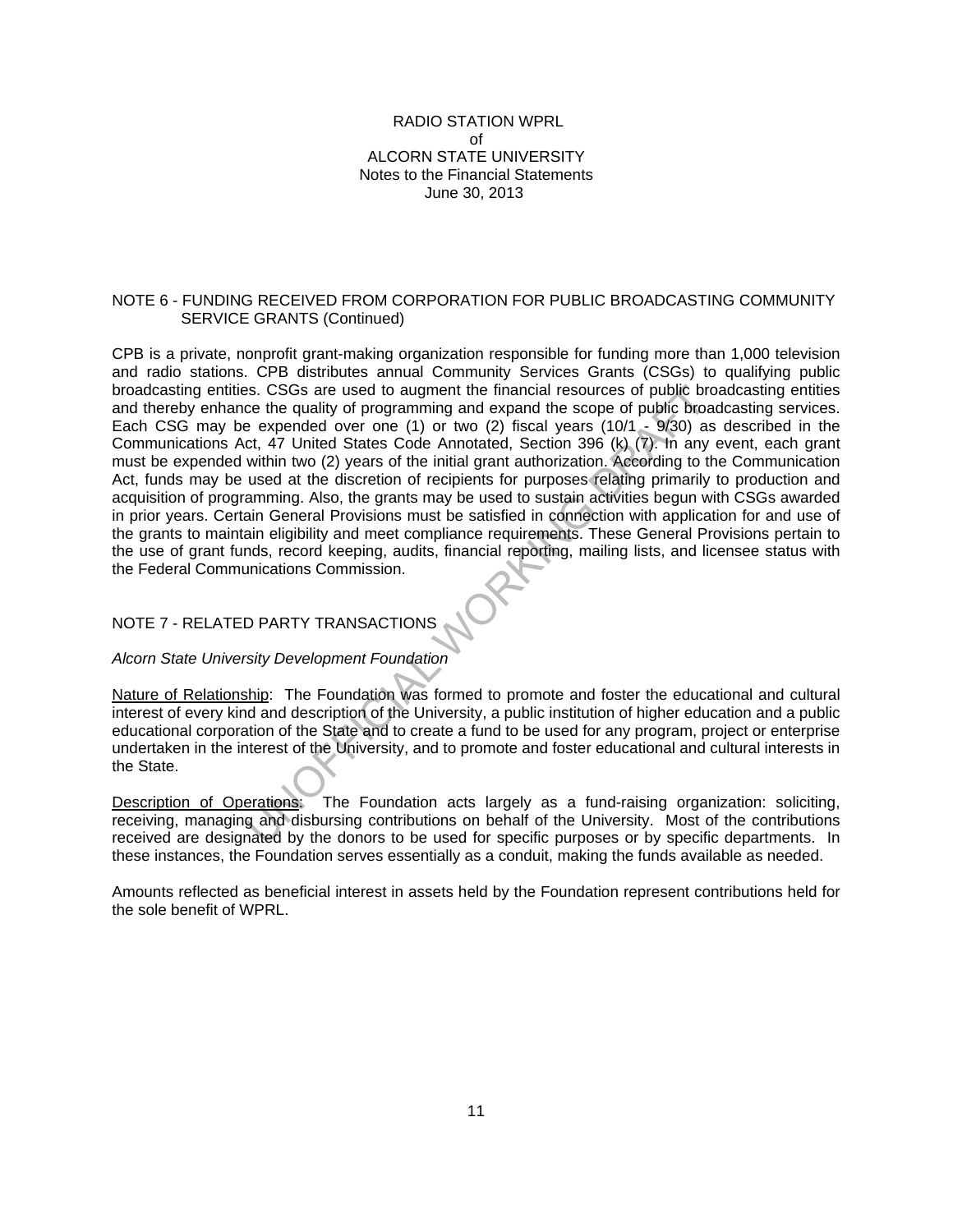## NOTE 7 - RELATED PARTY TRANSACTIONS (Continued)

Description of Operations: Continued: Related party transactions, summary financial information and funds held by the Foundation on behalf of WPRL are as follows for the fiscal year ended June 30:

2013 Contributions and underwriting revenue received \$ 1,087 Funds expended on behalf of WPRL Net Increase(Decrease) 1,087 Net assets held for WPRL, beginning of year (847) Net Assets held for WPRL, end of year \$ \$ 240

# NOTE 8 - SUBSEQUENT EVENTS

Subsequent events have been evaluated through January 3, 2014, which represents the date the financial statements were available to be issued. Subsequent events after that date have not been evaluated. JPOFFICIAL W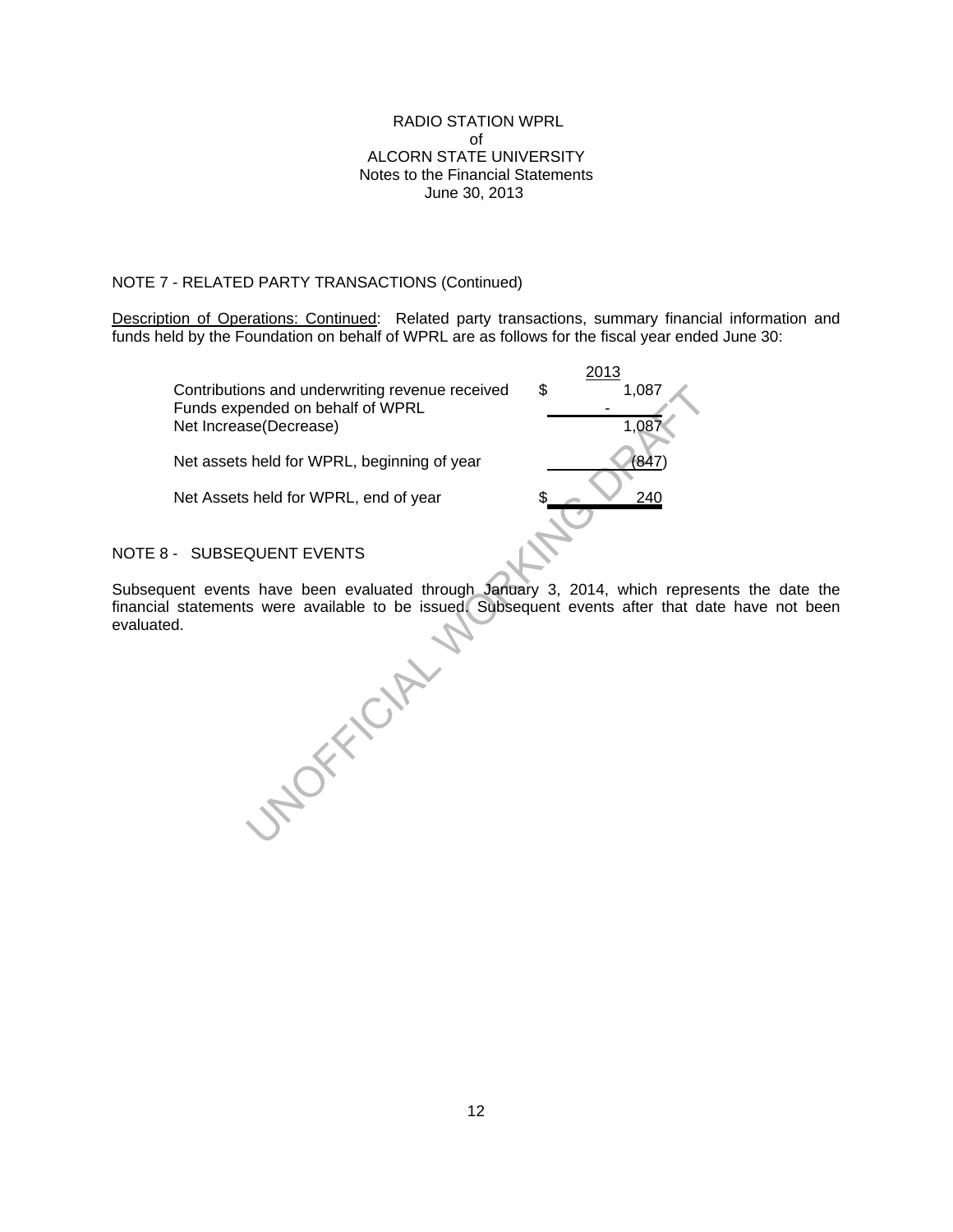WPRL RADIO STATION SUPPLEMENTARY INFORMATION June 30, 2013 SUPPLEMENTARY INFORMATION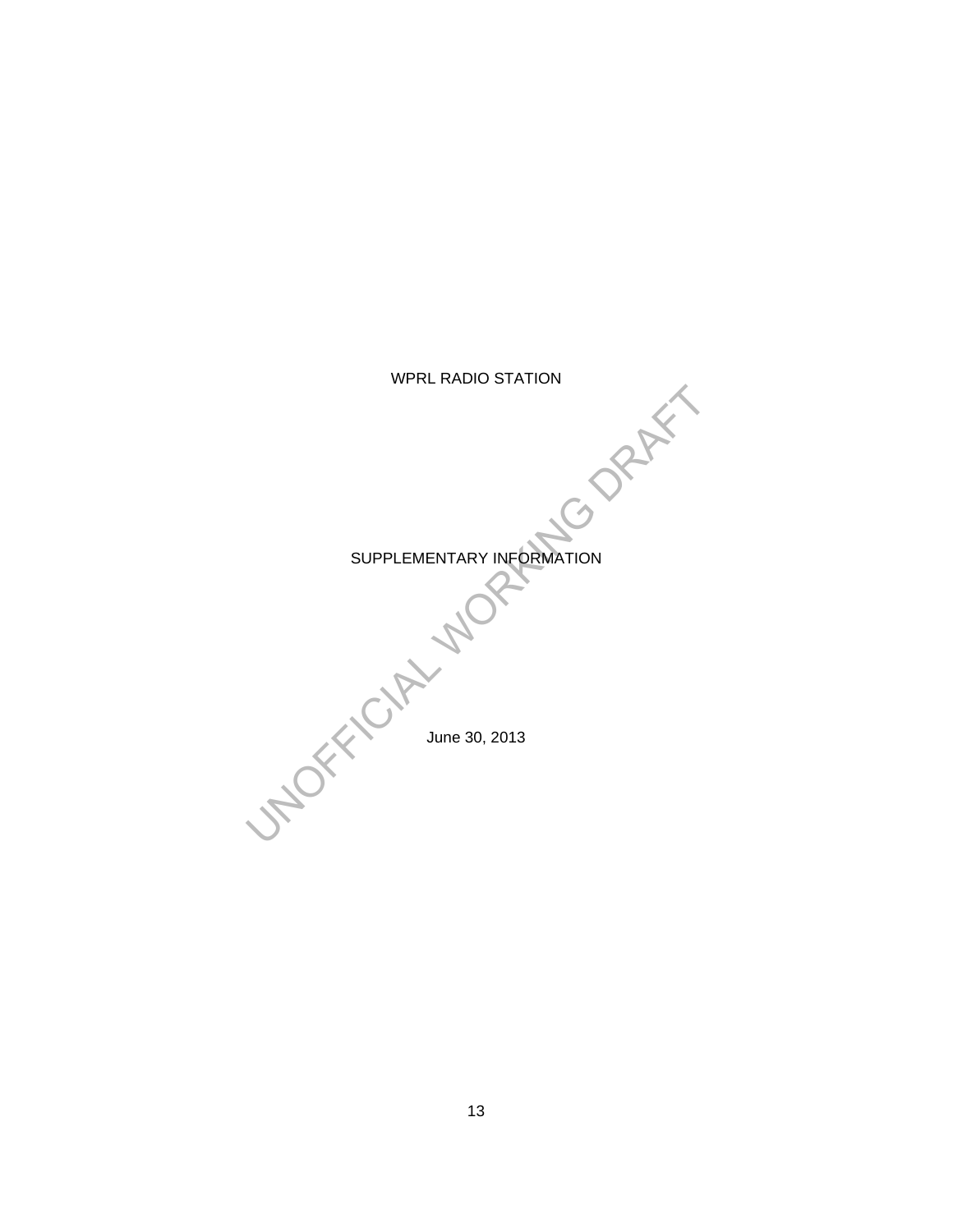## RADIO STATION WPRL of ALCORN STATE UNIVERSITY Schedule of Functional Expenses For the Year Ended June 30, 2013 and 2012

|                        |                |                     |                 | <b>SUPPORTING</b> |               |              |
|------------------------|----------------|---------------------|-----------------|-------------------|---------------|--------------|
|                        | Local          | PROGRAM SERVICES    |                 | <b>SERVICES</b>   |               |              |
|                        | Programming    |                     | Total           |                   |               |              |
|                        | and            |                     | Program         | Management        |               |              |
|                        | Production     | <b>Broadcasting</b> | <b>Services</b> | and General       | 2013          | 2012         |
|                        |                |                     |                 |                   |               |              |
| <b>Salaries</b>        | 85,615<br>\$   | 40,448              | 126,063         | 25,120            | 151,183<br>\$ | 168,581<br>S |
| Fringe benefits        | 27,648         | 13,062              | 40,710          | 8,268             | 48,978        | 51,871       |
| Supplies               | 7,036          | 3,494               | 10,530          | 299               | 10,829        | 18,188       |
| Travel                 | 854            | 426                 | 1,280           | 716               | 1,996         | 4,656        |
| Postage                | 2              |                     |                 | 1                 | 4             | 19           |
| Contractual            | 12,624         | 6,302               | 18,926          | 6,210             | 25,136        | 25,951       |
| Advertising            |                | 3                   | 10              | 3                 | 13            |              |
| Equipment              | 6,290          | 2,136               | 8,426           | 166               | 8,592         | 6,822        |
| Telephone              | 489            | 244                 | 733             |                   | 733           | 1,079        |
| Printing               |                |                     |                 |                   |               | 1,045        |
| Dues & subscriptions   | 22,929         | 11,447              | 34,376          | 23                | 34,399        | 54,297       |
| Physical plant support |                |                     |                 | 4,711             | 4,711         | 4,708        |
| Institutional support  |                |                     |                 | 49,496            | 49,496        | 46,954       |
| Total expenses         |                |                     |                 |                   |               |              |
| before depreciation    | 163,494        | 77,563              | 241,057         | 95,013            | 336,070       | 384,171      |
|                        |                |                     |                 |                   |               |              |
| Depreciation           |                |                     |                 | 5,315             | 5,315         | 11,125       |
|                        |                |                     |                 |                   |               |              |
| <b>Total Expenses</b>  | 163,494<br>\$. | 77,563              | 241,057         | 100,328           | \$ 341,385    | \$ 395,296   |
|                        |                |                     |                 |                   |               |              |
|                        |                |                     |                 |                   |               |              |
|                        |                |                     |                 |                   |               |              |
|                        |                |                     |                 |                   |               |              |